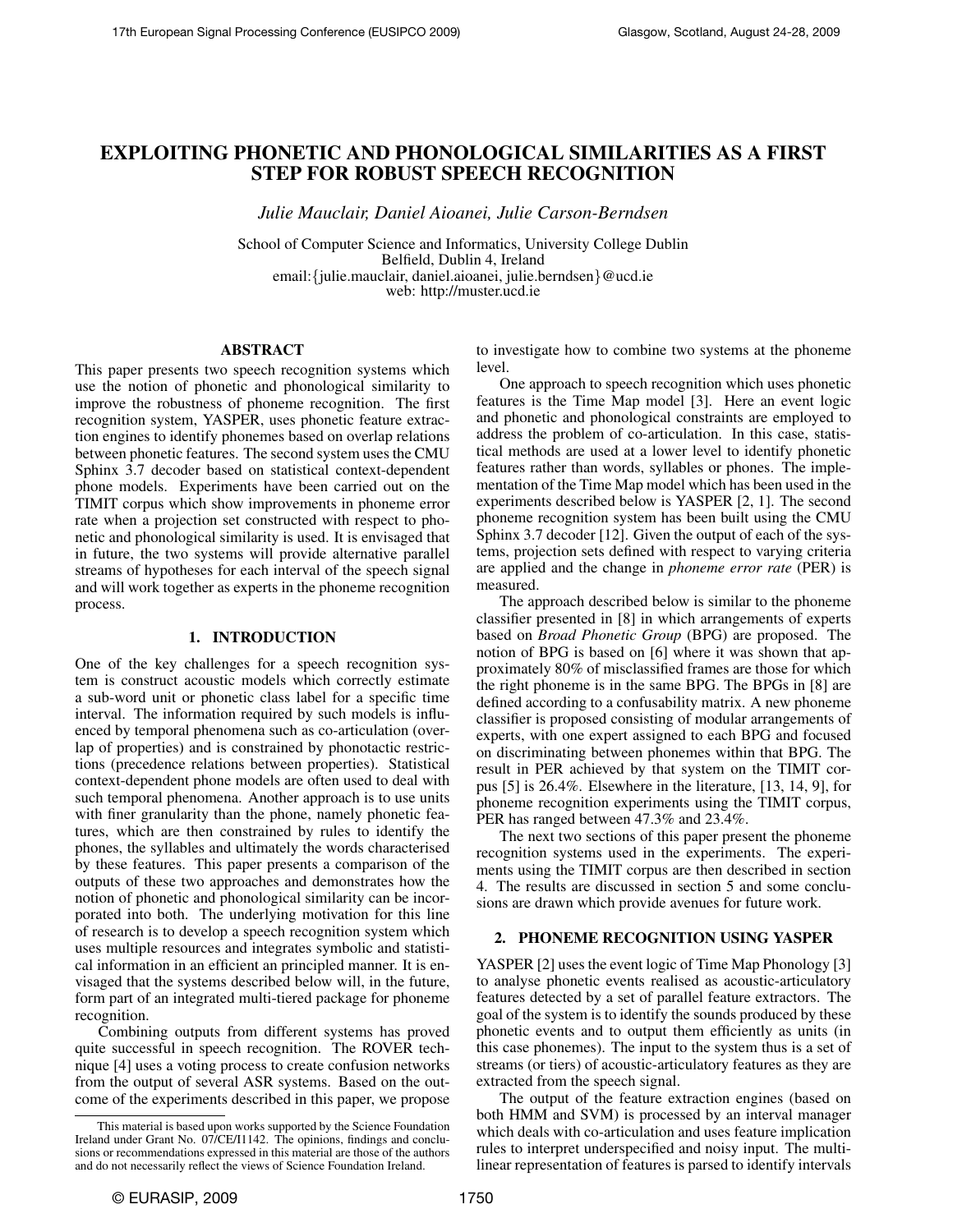of overlapping features. The intervals are then analysed and validated using feature implication rules. The feature implication rules used by the systems have been derived from a feature hierarchy, which captures the logical dependencies between the features in a phoneme-to-feature mapping used by the system [7]. Once the interval has been validated, the phoneme or the set of phonemes (in the case of underspecified input), characterised by the features in the current interval, is identified. These processes are described in more detail in [1].

#### 3. PHONEME RECOGNITION USING CMU SPHINX

For the experiment presented in this paper, the most recent version of the CMU Sphinx decoder, Sphinx 3.7 [12] was used. This decoder uses continuous and context-dependent HMM acoustic models. However, since it does not have a dedicated phoneme recognition process, all parts of the decoder were trained with phonemes instead of words which are otherwise typically used. The lexicon is thus composed of phonemes rather than words.

The acoustic models were trained on the TIMIT training set using SphinxTrain. The training set consists of approximately 3.1 hours of speech. The phonemes were all modelled with a 3 state, left-to-right HMM with no skip state and 13 MFCCs. The acoustic models were trained with 8000 senones and 8 Gaussians per state; these parameters were tuned based on a development set.

The trigam language model was trained on the TIMIT time-aligned phonetic transcriptions provided for the training corpus thanks to the CMU Statistical Language Modeling Toolkit [11].

## 4. EXPERIMENTS

The two ASR systems have been tested at a phoneme level on the test set provided by TIMIT. This test set consists of 1680 sentences and 58191 instances of phonemes for the phoneme transcription provided. The phoneme error rate on TIMIT found in the literature ranges between 47.3% and 23.4% [13, 14, 9]; 23.4% is thus taken as a baseline comparison value for the experiments below.

#### 4.1 Set of phonemes

The set of phonemes used consists of 44 phonemes: aa, ae, ah, ao, aw, ax, ay, b, ch, d, dh, dx, eh, er, ey, f, g, hh, ix, iy, jh, k, l, m, n, ng, ow, oy, p, q, r, s, sh, t, th, uh, uw, ux, v, w, y, z, zh and sil.

The CMU Sphinx-based phoneme recognition system achieves 36.2% in PER on the test set based on the most probable (*1st best*) phoneme sequence.

#### 4.2 Evaluation metrics

In the experiments described below, the scoring is done using the NIST *sclite*, scoring and evaluation tool [10]. Sclite compares the output hypothesis produced by the speech recogniser with a reference. Sclite uses a dynamic programming algorithm to minimise a distance function between pairs of labels from the hypothesis and the reference. In the experiments below which use various projection sets, the hypothesis will consist of a sequence of *sets* of phonemes rather than a sequence of single phonemes. Every phoneme is substituted with all phones in the corresponding class. The reference will still be a sequence of phonemes. During processing a set as an hypothesis, sclite compares all the phonemes that are contained in that particular set with the reference phoneme. An error is counted if the correct phone is not in the set. It is important to note that results are presented in terms of PER since scoring is with respect to phonemes and not in terms of classes or groupings of phonemes.

## 4.3 Projection sets

To evaluate the use of phonetic and phonological similarity in the phoneme recognition process, a sequence of sets of phonemes can be used instead of a sequence of only the most probable phonemes. Such sets are termed *projection sets* and can be constructed in various ways. In the following subsections, different projection sets are defined and evaluated.

## *4.3.1 YASPER sets*

In [1] , YASPER is evaluated with the output of different combinations of feature extraction engines. Currently, the best results are based on the feature extraction engines for the features *vocalic*, *palatal*, and *voiced* . Thus, the outputs of YASPER correspond to sets of phonemes for each extractor engine : { ch / f / hh / k / p / q / sh / th / sil / s / t } { b / dh / g / jh / m / ng / r / v / w / zh / d / dx / n / z / l / y} { ax / er / aa / ae / ah / ao / aw / ay / eh / ey / ix / iy / ow / oy / uh / uw / ux }. In the table below, the configuration of YASPER with the feature extraction engines for these features will be referred to as VPV (Voiced-Palatal-Vocalic).

The CMU Sphinx-based system provides the most probable phoneme for the current interval. To compare the results given by Sphinx with the output of YASPER, each phoneme in the most probable phoneme sequence is projected to the relevant VPV set. For example, if the phoneme /b/ is recognized, the projection set  $\{ b / dh / g / jh / m / ng / r / v / w /$ zh /  $d / dx / n / z / 1 / y$  is used in the evaluation.

The two recognition systems results are given in table 2. The remarkable improvement in phoneme error rate for the Sphinx VPV configuration can be put down to the fact that each phoneme in the most probable set is projected onto approximately one third of the full phoneme set and thus results, not unexpectedly, in an increase in recall at the expense of precision. This type of projection set is supported only weakly by a principled phonetic motivation in terms of grouping sounds which have something in common. However, the grouping is too broad and does not exhibit enough distinctive power.

| Recognition | $\vert$ Sphinx | <b>YASPER</b> | <b>Sphinx</b> |
|-------------|----------------|---------------|---------------|
| System      | 1-best         | VPV           | VPV           |
| <b>PER</b>  | $36.2\%$       | $31\%$        |               |

Table 2: Results at phoneme level for the two phoneme recognition systems with the VPV set

#### *4.3.2 Natural Classes sets*

As a second experiment, we evaluate the results projecting the most probable phoneme to a set of *natural classes*. Natural classes represent phonological similarity in that they de-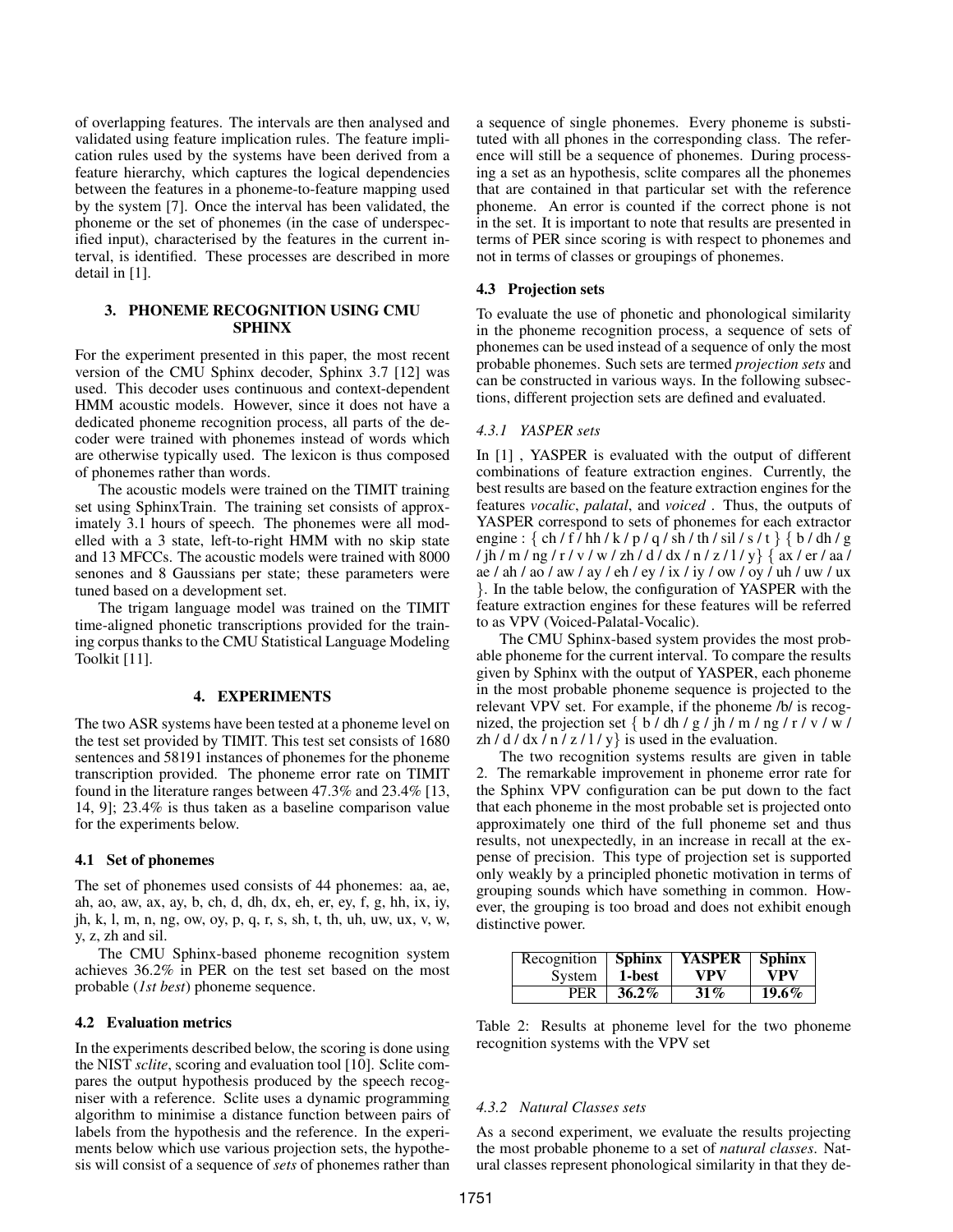Phoneme : set of phonetically similar phonemes/extended set of phonetically similar phonemes

| aa : aa / ah / ao / <b>vowels</b> | ux: ux / uh / ix / vowels                                                                                                                                                                                                                                                                                                                                                                                                       | ng: ng/n/m/k/g/q/ch/jh/hh/q                                  |
|-----------------------------------|---------------------------------------------------------------------------------------------------------------------------------------------------------------------------------------------------------------------------------------------------------------------------------------------------------------------------------------------------------------------------------------------------------------------------------|--------------------------------------------------------------|
| ae: ae / ax / ah / vowels         | $er: er / r / aa / aa / ae / ah / ao / aw / av / eh / ev$                                                                                                                                                                                                                                                                                                                                                                       | p: p/sil/b/f/g/q/t/d/k/v/m/w                                 |
| ah : ah / ae / ax / vowels        | b:b/sil/p/v/g/q/t/d/k/f/m/w                                                                                                                                                                                                                                                                                                                                                                                                     | $q: q / \mathrm{sil}/g / t / d / k / b / p / ch / j h / h h$ |
| ao: ao/ah/aw/ <b>vowels</b>       | ch: ch / jh / k / <b>th / dh / sh / zh / q</b>                                                                                                                                                                                                                                                                                                                                                                                  | $r: r / er / l / w / v / n / t / d / dx / s / z$             |
| aw: aw / aa / ao / vowels         | $d : d / \tilde{sl} / dx / t / th / dh / b / p / f / v / n$                                                                                                                                                                                                                                                                                                                                                                     | $s: s / z / sh / v / f / th / dh / n / t$                    |
| ax : ax / ae / ah / vowels        | $dh : dh / th / d / dx / f / v / s / z / sh / zh / ch / t$                                                                                                                                                                                                                                                                                                                                                                      | sh : sh / s / zh / z / th / dh / ch / jh / n / t             |
| ay: ay / ey / oy / vowels         | $dx : dx / d / t / th / dh / b / p / f / v / n / sil$                                                                                                                                                                                                                                                                                                                                                                           | $t$ : $t$ / sil / d / n / dx / th / dh / b / p / f / v       |
| eh : eh / ah / ix / vowels        | f: f/v/s/z/sh/th/dh/p/b/m/w                                                                                                                                                                                                                                                                                                                                                                                                     | th: th / dh / t / f / v / s / z / sh / ch / d / dx           |
| ey: ey / ay / iy / vowels         | $g : g / \tilde{sl} / k / d / q / t / p / b / ng / ch / jh$                                                                                                                                                                                                                                                                                                                                                                     | v: v/f/z/s/sh/th/dh/p/b/m/w                                  |
| ix : ix / ah / eh / vowels        | hh : hh / jh / ch / sh / q / k                                                                                                                                                                                                                                                                                                                                                                                                  | w: w / v / l / b / p / f / v / m                             |
| iy : iy / ey / ix / vowels        | $\frac{\mathrm{d}}{\mathrm{d}t}$ : $\frac{\mathrm{d}}{\mathrm{d}t}$ / $\frac{\mathrm{d}}{\mathrm{d}t}$ / $\frac{\mathrm{d}}{\mathrm{d}t}$ / $\frac{\mathrm{d}}{\mathrm{d}t}$ / $\frac{\mathrm{d}}{\mathrm{d}t}$ / $\frac{\mathrm{d}}{\mathrm{d}t}$ / $\frac{\mathrm{d}}{\mathrm{d}t}$ / $\frac{\mathrm{d}}{\mathrm{d}t}$ / $\frac{\mathrm{d}}{\mathrm{d}t}$ / $\frac{\mathrm{d}}{\mathrm{d}t}$ / $\frac{\mathrm{d}}{\mathrm{d}$ | $y: y / w / l / sh / zh / ih / ch / k / er / r$              |
| ow:ow / ov / ao / vowels          | $k : k / \sin l / g / t / q / d / p / b / ng / ch / jh$                                                                                                                                                                                                                                                                                                                                                                         | $z: z / s / zh / v / f / sh / th / dh / n / t$               |
| $oy: oy/aw/ao/$ vowels            | 1:1/w/r/y/er/n/t/d/dx/s/z                                                                                                                                                                                                                                                                                                                                                                                                       | zh : zh / z / sh / s / t / dh / ch / jh / n / t              |
| uh: uh / uw / ux / vowels         | m : m / n / ng / p / b / f / v / w                                                                                                                                                                                                                                                                                                                                                                                              | sil: sil/t/k/p/q                                             |
| $uw: uw/uh/ax/$ vowels            | $n : n / m / ng / t / d / s / z / r / l / dx / dh / th / sh / zh$                                                                                                                                                                                                                                                                                                                                                               |                                                              |
|                                   |                                                                                                                                                                                                                                                                                                                                                                                                                                 |                                                              |

Table 1: Associations of a phoneme with its phonetic similarity set and extended set

fine classes of sounds which have language-specific distributional characteristics in common. The projection sets based on natural classes used in the experiment in this paper are the stops - { k / p / q / b / g / d / dx / t / sil}, vowels - { ax / aa / ae / ah / ao / aw / ay / eh / ey / ix / iy / ow / oy / uh / uw / ux }, fricatives - { jh / ch / f / hh / sh / th / s / v / zh / z / dh}, nasals -  $\{ m / ng / n \}$ , and approximants -  $\{ er / w / l / r / y \}$ .

The results of this experiment are summarized in table 3. The projection sets defined with respect to natural classes provide a more principled way to infer alternative phoneme hypotheses from the most probable phoneme sequence. This is still at the expense of precision, however.

| Recognition | $\vert$ Sphinx | <b>YASPER</b> | Sphinx          |
|-------------|----------------|---------------|-----------------|
| System      | 1-best         | VPV           | natural classes |
| PER         | 36.2%          | 31%           | $19.3\%$        |

Table 3: Results at phoneme level for the two phoneme recognition systems with the natural classes projection sets

## *4.3.3 Phonetic similarity (PS) sets*

For this experiment, projection sets were constructed with respect to a notion of phonetic similarity which describes the phonetic neighbourhood of a particular sound in terms of its acoustic and articulatory properties. The projection sets are defined in table 1 and distinguish between immediate and near neighbours (the extended set highlighted in bold). Two experiments are carried out, one with only projection sets consisting of only the two closest neighbours and one with the extended projection set.

Although the extended PS perform better than the PS sets, in order to improve precision, smaller sets are preferable. It seems plausible that context information will provide useful information for the selection of the most appropriate projection set for any specific phoneme hypothesis. For this reason, context information is investigated in the next section.

| Recognition | $\vert$ Sphinx | <b>YASPER</b> | <b>Sphinx</b> | <b>Sphinx</b>      |
|-------------|----------------|---------------|---------------|--------------------|
| System      | 1-best         | VPV           | PS            | <b>PS</b> extended |
| <b>PER</b>  | $36.2\%$       | 31%           | $27.4\%$      | $17.9\%$           |

Table 4: Results at phoneme level for the two phoneme recognition systems with the phonetic similarity projection sets

## *4.3.4 Contextual factors*

In order to investigate the value of contextual information for the definition of more appropriate PS sets, as a first step the deletions, susbtitutions, and insertions errors of the Sphinxbased phoneme recognition system were analysed. For this experiment, the context is restricted to the immediately preceding and following context of the phoneme in question and does not at this point consider larger linguistic units such as syllables, words or phrases although this has been addressed elsewhere using phonotactic models [1].

Firstly, the phoneme recognition system was evaluated on a development set. This provided a list of every error made by the Sphinx-based system in a particular context (the phoneme to the left and to the right). The test set was then used with the list of errors from the development set to define projection sets based on errors encountered. This is closely related to the notion of confusability but includes specific reference to context. Figure 1 depicts an example of the type of projection sets obtained in this experiment. When there was a substitution of the phoneme  $p_1$  by the phoneme  $p_2$  with the left and right context  $p_l$  and  $p_r$  in the development list, the phoneme  $p_2$  is then associated with all possible substituted phonemes  $p_1$  in a set  $S_{p_1p_r}$  for that context. So, when the pattern  $p_l$   $p_2$   $p_r$  appears in the result provided by the recognizer, it is replaced by  $p_l S_{p_l p_r} p_r$  for the evaluation. For a deletion, the sequence  $p_l$   $p_r$  has been recognized instead of  $p_l$   $p_d$   $p_r$ . All occurences of  $p_d$  are then grouped in  $S_{p_l p_r}$  and the sequence  $p_l$   $p_r$  is replaced by  $p_l$   $S_{p_l}$   $p_r$ . When an insertion occurs, the recognizer provided  $p_l$   $p_i$   $p_r$  instead of  $p_l$ *p*<sup>*r*</sup>. The symbol @ is added to  $S_{p_l p_r}$  to allow  $p_l p_r$  to directly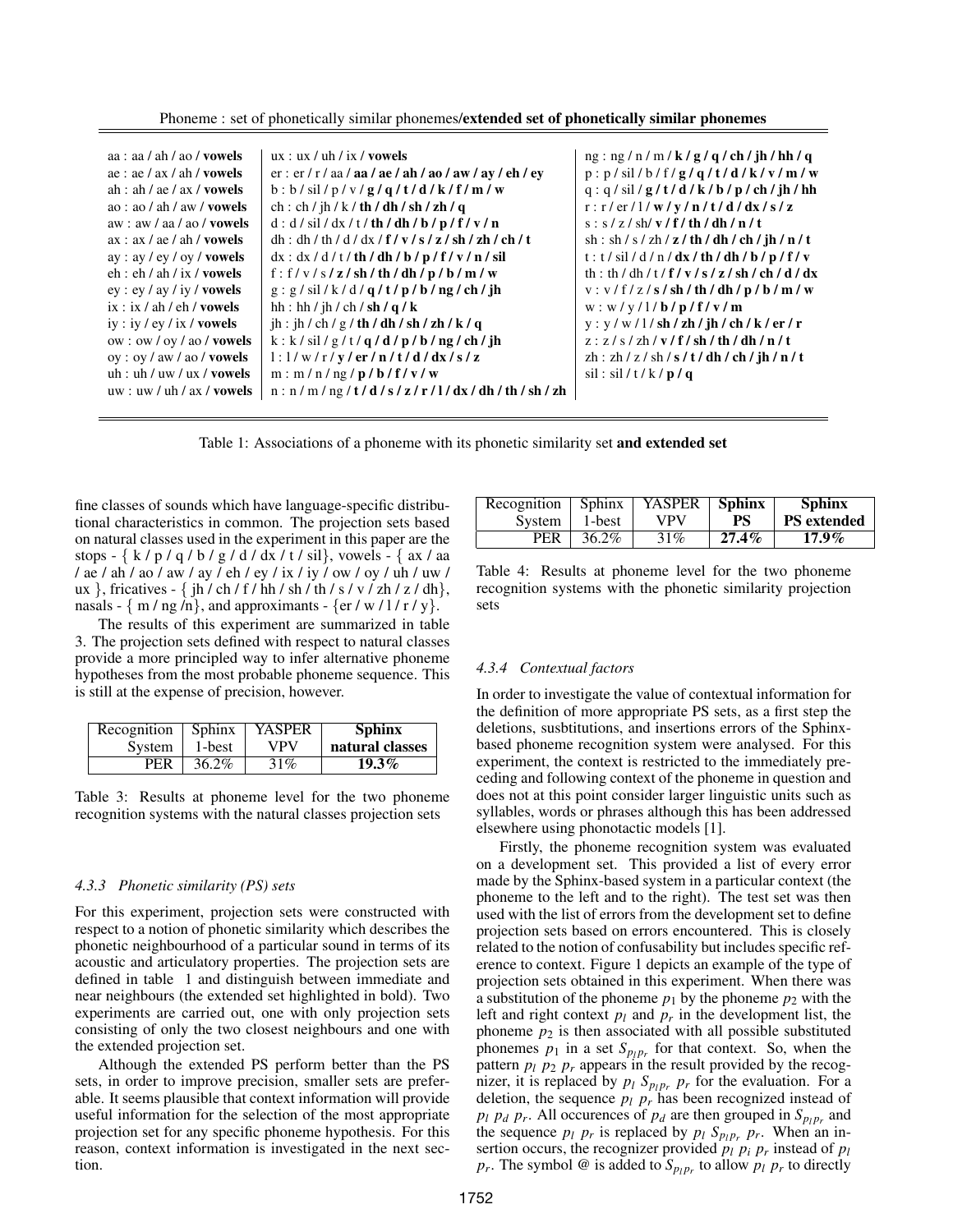

Figure 1: The output sequence of phonemes takes into account what errors have been made on a previous experiment evaluated on a development set. All those errors provide a projection set for each outputed phoneme.

follow each other. The results are summarized in table 5.

| Recognition | $\mid$ Sphinx | <b>YASPER</b> | <b>Sphinx</b>  |
|-------------|---------------|---------------|----------------|
| System      | 1-best        | VPV           | <b>Context</b> |
| PER         | $36.2\%$      | 31%           | $26.1\%$       |

Table 5: Results at phoneme level for the two phoneme recognition systems with the context-based projection sets

#### *4.3.5 Integrating contextual factors and PS sets*

In order to tailor the projection sets based on phonetic similarity, contextual factors were integrated with the PS sets. Each phoneme is associated with a particular PS set. When a substitution is found in the development set for a particular phoneme and context, this substitution is added only if it appears in the PS extended set. When a deletion is found, the deleted phoneme is added with its PS set. If there was an insertion, the symbol @ is added to the projection set. The results are shown in table 6.

| Recognition | Sphinx   | YASPER | <b>Sphinx</b> |
|-------------|----------|--------|---------------|
| System      | 1-best   | VPV    | Merging       |
| <b>PER</b>  | $36.2\%$ | 31%    | $19.3\%$      |

Table 6: Results at phoneme level for the two phoneme recognition systems with the integrated projection sets with contextual factors

# 5. DISCUSSION AND CONCLUSION

The comparison of the performance of YASPER and the Sphinx-based phoneme recognition system using the VPV projection set provided the original motivation for the use of projection sets. Although the projection sets consist of sets of phonemes and can be regarded as classes, it is not class accuracy which is being measured; all recognition experiments were carried out with respect to individual phonemes within a class and not with respect to the classes as a whole.

Two principled approaches based on phonological and phonetic similarity were presented. Each produced demonstrably better results in terms of PER than a system which only produced the most probable phoneme sequence. However, as expected, the improvement is at the expense of precision (i.e. there are many more hypotheses from which the correct hypothesis must be chosen by scoring). In order to reduce the size of the projection sets another factor needs to be included, namely contextual information. An initial experiment to identify projection sets based only on errors in specific contexts also produced promising results in terms of PER. Further experiments will be conducted to identify the most appropriate similarity sets based on inheritance hierarchies such as those suggested by [7]. The next step in the development of this approach is to use the contextual information more explicitly to tailor the projection sets based on phonetic similarity. One possible approach to the integration of PS and contextual factors has produced a phoneme error rate of 19.3%. This approach to phoneme recognition provides an alternative to the YASPER system mentioned above. However, rather than regarding this approach as a competiting system, the intention is to develop a model in which the two systems will provide alternative parallel streams of hypotheses for each interval of the speech signal and will work together as experts thus facilitating robust recognition.

#### **REFERENCES**

- [1] D. Aioanei. *YASPER, a knowledge-based and datadriven speech recognition framework*. PhD thesis, University College Dublin, 2008.
- [2] D. Aioanei, M. Neugebauer, and J. Carson-Berndsen. Efficient phonetic interpretation of multilinear feature representations for speech recognition. In *Proceedings of the 2nd Language & Technology Conference*, pages 3–6, Poznan, Poland, 2005.
- [3] J. Carson-Berndsen. *Time Map Phonology: Finite State Models and Event Logics in Speech Recognition*. Kluwer Academic Publishers, Dordrecht, Holland, 1998.
- [4] J. G. Fiscus. A post-processing system to yield reduced word error rates: Recognizer output voting error reduc-